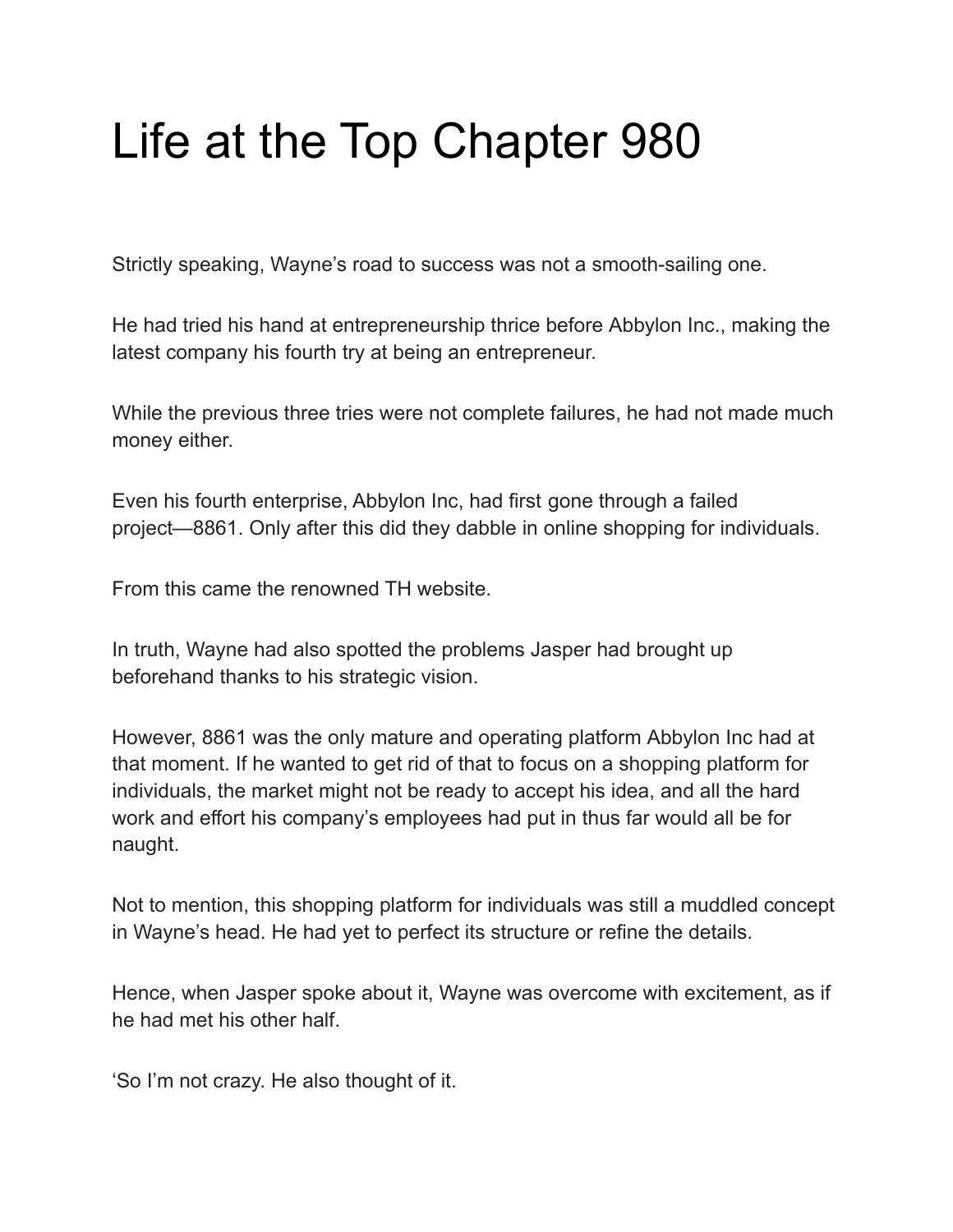'At the very least, I'm not the only crazy person here.'

"You really think that'll work?" Wayne asked excitedly.

Jasper nodded and replied with certainty, "It will!"

"I've thought of it before, but the costs to shift to this business model are too high," Wayne frowned as he spoke.

"Mr. Marlon, success doesn't come without good reason. You're going to have to pay the price if you want to succeed in this world," Jasper spoke calmly.

"Perhaps you're right." Wayne looked deep in thought.

Jose looked at the other two in disbelief and rasped out, "Have the both of you gone mad? We were just talking about investments. How'd we even get to the topic of changing the entire company's operational strategy? Mr. Marlon, Softwin will never agree to this."

Wayne immediately frowned.

Softwin currently held more than 40% of Abbylon Inc's shares. Without their approval, Abbylon could not execute their ideas.

"On that topic, there's something else I'd like to talk to the both of you about," Jasper began with a subtle smile.

The main reason Abbylon would fall prey to criticism in the future was the fact that Softwin, a Sunriser investment bank, was a major stakeholder. This angered their countrymen, as they felt that a Sunriser's involvement made Abbylon less of a Somer enterprise.

However, Jasper was well aware that this was normal financing In the business world. It was not as big a deal as certain people made it out to be.